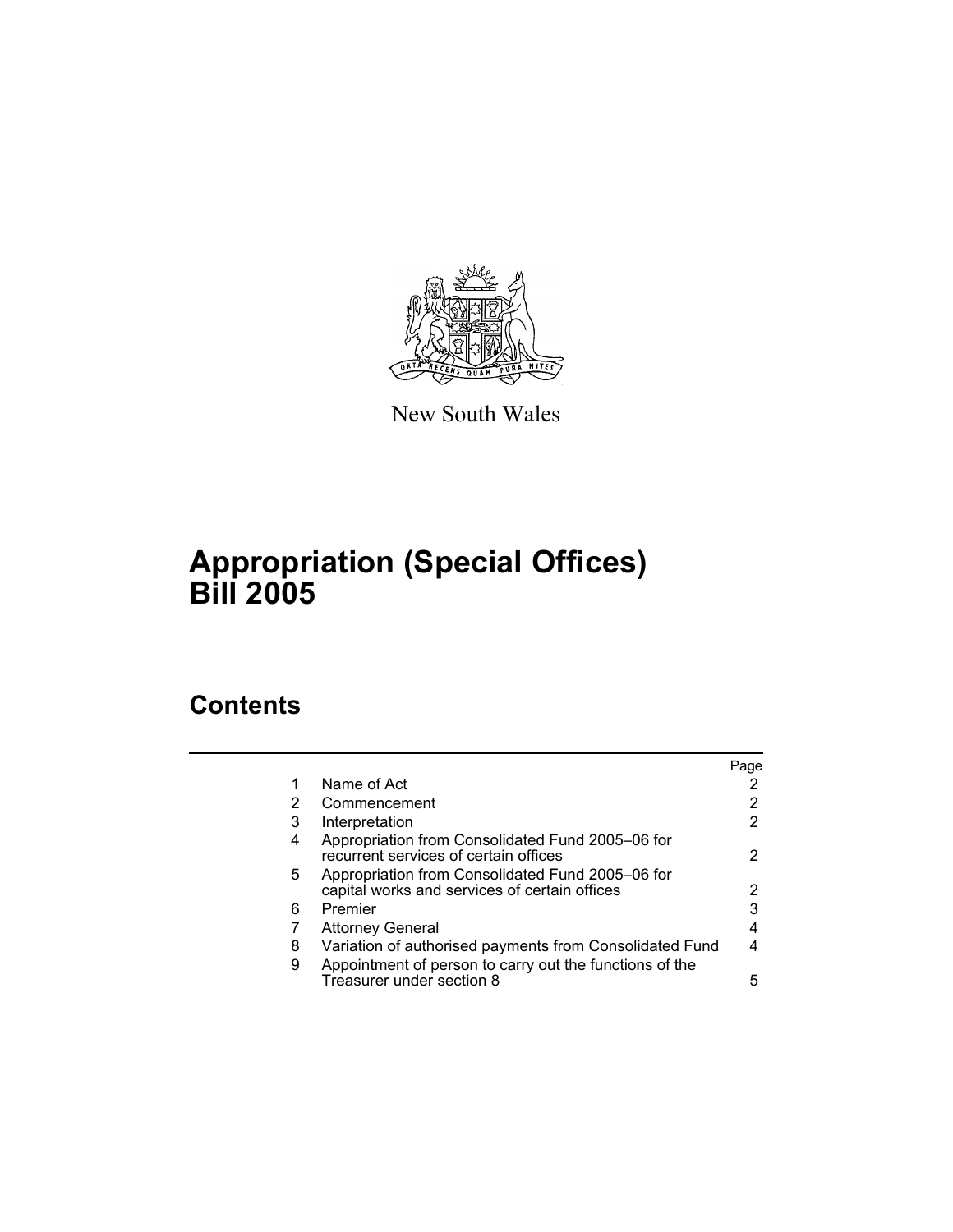*I certify that this PUBLIC BILL, which originated in the LEGISLATIVE ASSEMBLY, has finally passed the LEGISLATIVE COUNCIL and the LEGISLATIVE ASSEMBLY of NEW SOUTH WALES.*

> *Clerk of the Legislative Assembly. Legislative Assembly, Sydney, , 2005*



New South Wales

## **Appropriation (Special Offices) Bill 2005**

Act No , 2005

An Act to appropriate out of the Consolidated Fund sums for the recurrent services and capital works and services of certain offices for the year 2005–06.

*I have examined this Bill, and find it to correspond in all respects with the Bill as finally passed by both Houses.*

*Chairman of Committees of the Legislative Assembly.*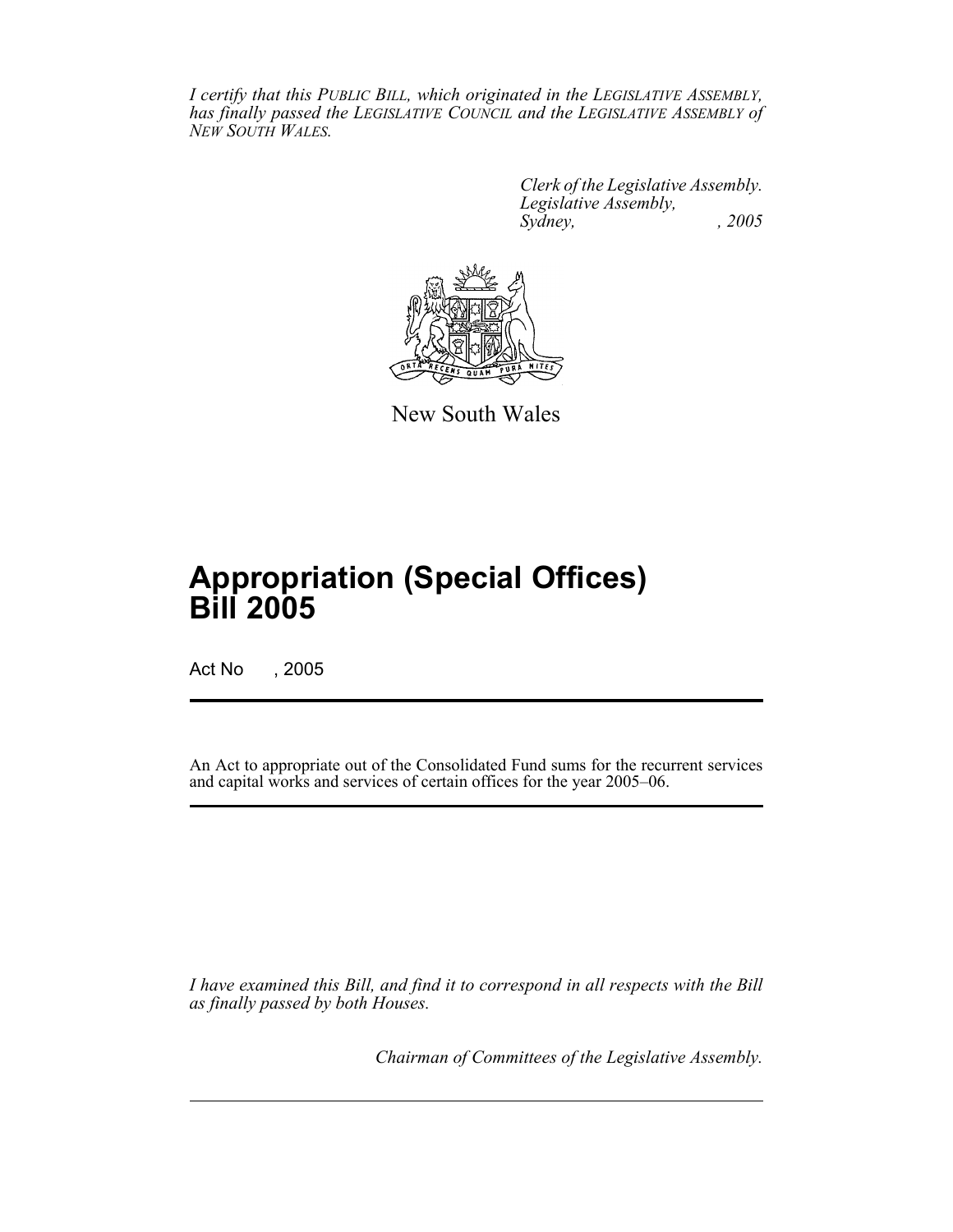## **The Legislature of New South Wales enacts:**

## **1 Name of Act**

This Act is the *Appropriation (Special Offices) Act 2005*.

## **2 Commencement**

This Act commences or is taken to have commenced on 1 July 2005.

## **3 Interpretation**

- (1) In this Act, a reference to the year 2005–06 is a reference to the year from 1 July 2005 to 30 June 2006.
- (2) A reference in the *Public Finance and Audit Act 1983* to an or the Appropriation Act includes a reference to this Act.

### **4 Appropriation from Consolidated Fund 2005–06 for recurrent services of certain offices**

- (1) Out of the Consolidated Fund there are hereby appropriated the sums identified in sections 6 and 7, as the sums appropriated by this Act for recurrent services, which sums may be issued and applied for or towards the several uses and purposes expressed in those sections for recurrent services for the year  $2005-06$ .
- (2) The total sum appropriated out of the Consolidated Fund for recurrent services for the year 2005–06, in accordance with the provisions of sections 6 and 7, is the sum of \$126,829,000.
- (3) Any amounts expended for recurrent services under section 25 of the *Public Finance and Audit Act 1983* or any Supply Act on or after 1 July 2005 and before the date of assent to this Act are taken to have been expended out of such of the sums for recurrent services set out in sections 6 and 7, as may be determined by the Treasurer.

#### **5 Appropriation from Consolidated Fund 2005–06 for capital works and services of certain offices**

- (1) Out of the Consolidated Fund there are hereby appropriated the sums identified in sections 6 and 7, as the sums appropriated by this Act for capital works and services, which sums may be issued and applied for or towards the several uses and purposes expressed in those sections for capital works and services for the year 2005–06.
- (2) The total sum appropriated out of the Consolidated Fund for capital works and services for the year 2005–06, in accordance with the provisions of sections 6 and 7, is the sum of \$6,927,000.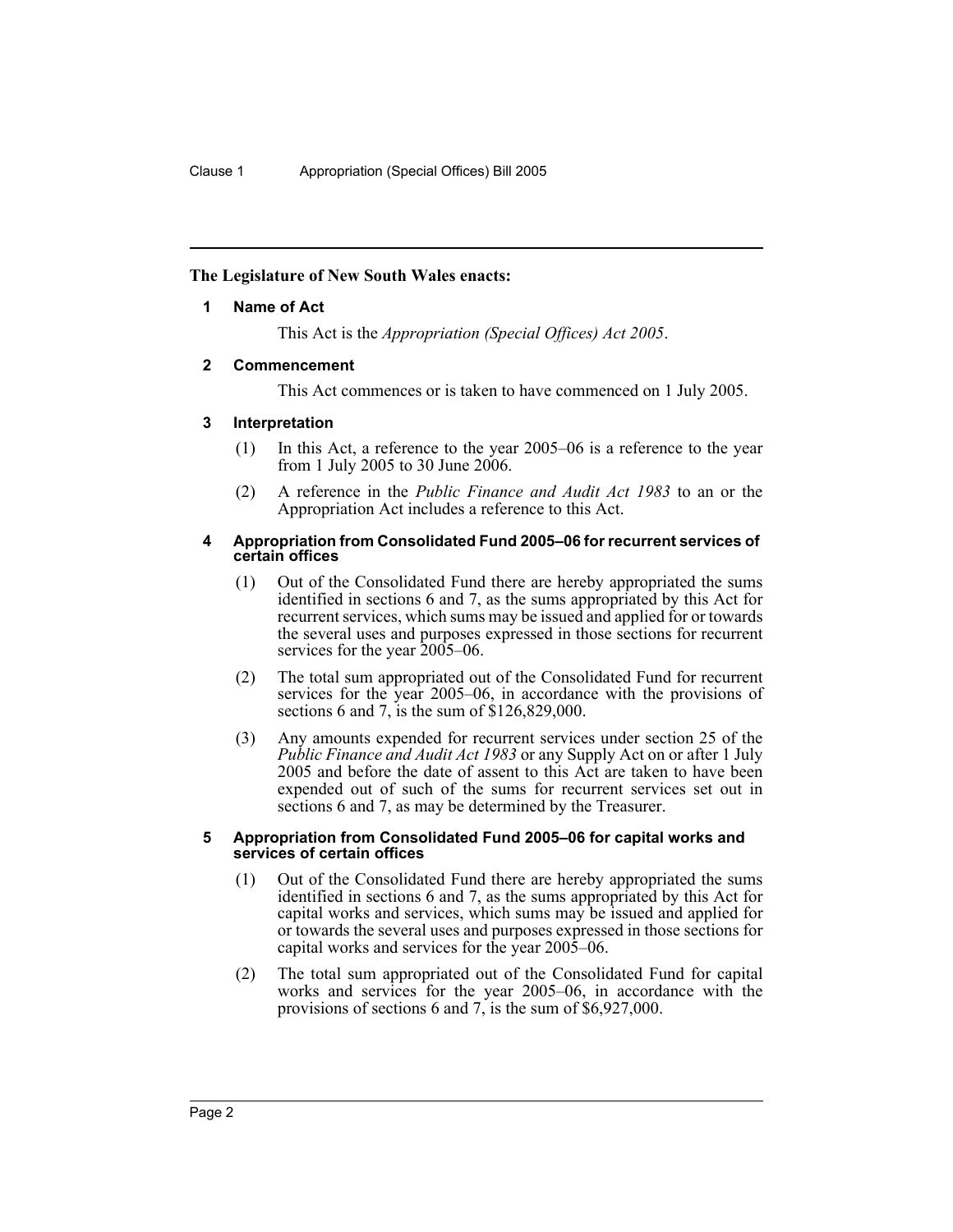(3) Any amounts expended for capital works and services under section 25 of the *Public Finance and Audit Act 1983* or any Supply Act on or after 1 July 2005 and before the date of assent to this Act are taken to have been expended out of such of the sums for capital works and services set out in sections 6 and 7, as may be determined by the Treasurer.

## **6 Premier**

(1) RECURRENT SERVICES: The sum of \$43,969,000 is hereby appropriated to the Premier for the recurrent services of the following:

|     |                                           | \$,000 |
|-----|-------------------------------------------|--------|
| 01. | Independent Commission Against Corruption | 15,773 |
| 02. | Ombudsman's Office                        | 17,529 |
| 03. | State Electoral Office                    | 10,667 |
|     | Total, Recurrent Services                 | 43,969 |

#### (2) CAPITAL WORKS AND SERVICES: The sum of \$2,455,000 is hereby appropriated to the Premier for the capital works and services of the following:

|                                               | \$,000 |
|-----------------------------------------------|--------|
| 01. Independent Commission Against Corruption | 240    |
| 02. Ombudsman's Office                        | 715    |
| State Electoral Office<br>$03_{-}$            | 1,500  |
| Total, Capital Works and Services             | 2.455  |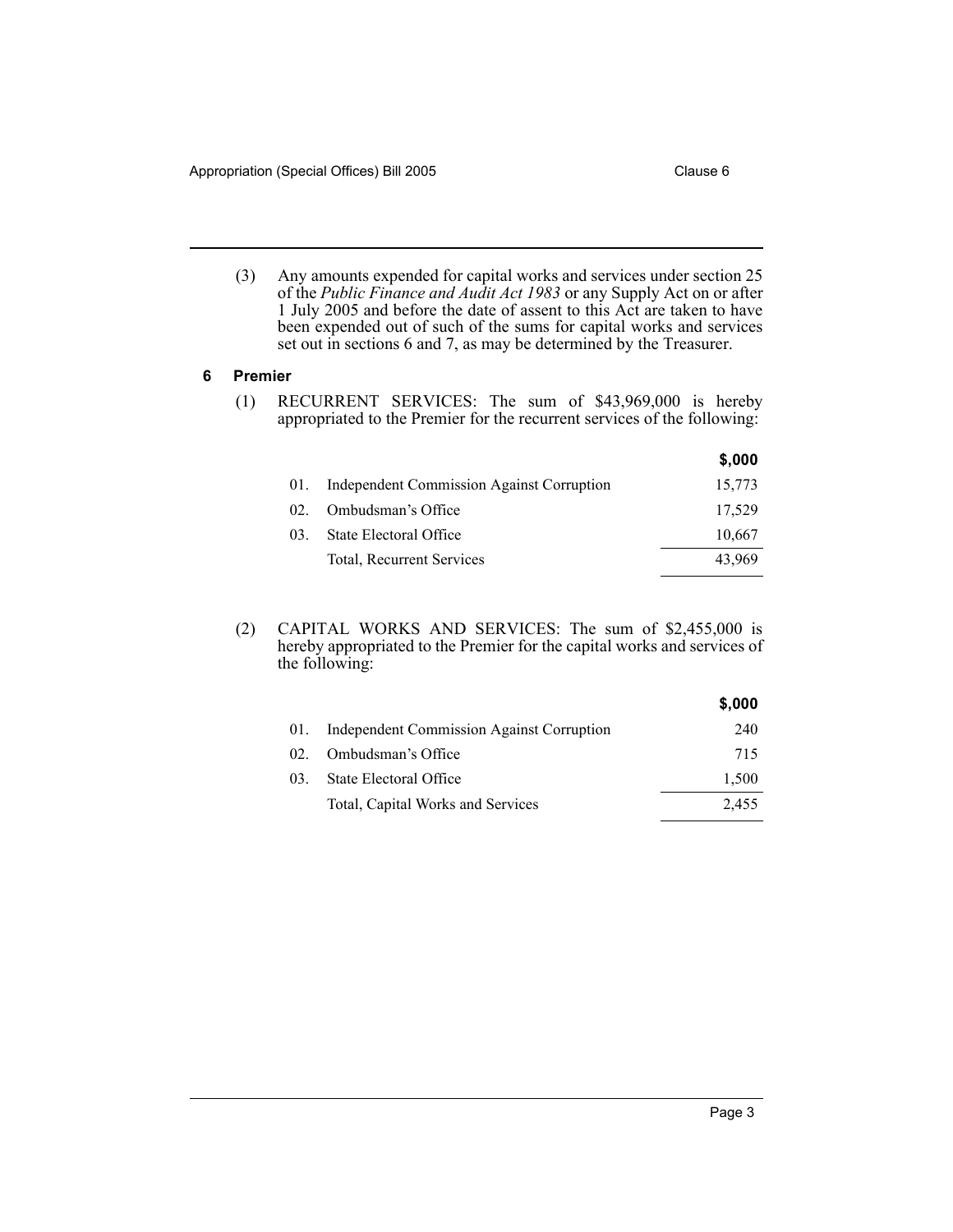## **7 Attorney General**

(1) RECURRENT SERVICES: The sum of \$82,860,000 is hereby appropriated to the Attorney General for the recurrent services of the following:

|     |                                               | \$,000 |
|-----|-----------------------------------------------|--------|
| 01. | Office of the Director of Public Prosecutions | 82.860 |
|     | <b>Total, Recurrent Services</b>              | 82.860 |

(2) CAPITAL WORKS AND SERVICES: The sum of \$4,472,000 is hereby appropriated to the Attorney General for the capital works and services of the following:

|    |                                               | \$,000 |
|----|-----------------------------------------------|--------|
| 01 | Office of the Director of Public Prosecutions | 4.472  |
|    | Total, Capital Works and Services             | 4.472  |

### **8 Variation of authorised payments from Consolidated Fund**

- (1) In this section, *purpose* means a purpose specified in section 6 or 7 in relation to a Minister to which a sum is appropriated for recurrent services or for capital works and services.
- (2) Payment of a sum appropriated under section 6 or 7 for a purpose may not be made in excess of the sum specified for the purpose, except as provided by this section or Division 4 of Part 2 of the *Public Finance and Audit Act 1983*.
- (3) If the exigencies of government so require, the Treasurer may authorise the payment of a sum in excess of the amount specified for a purpose, but only if an equivalent sum is not paid out for another purpose, whether the other purpose is specified in relation to the same or a different Minister, subject to subsection (4).
- (4) A sum appropriated for recurrent services may only be paid out for recurrent services and a sum appropriated for capital works and services may only be paid out for capital works and services.
- (5) This section does not apply to sums appropriated by another Act.